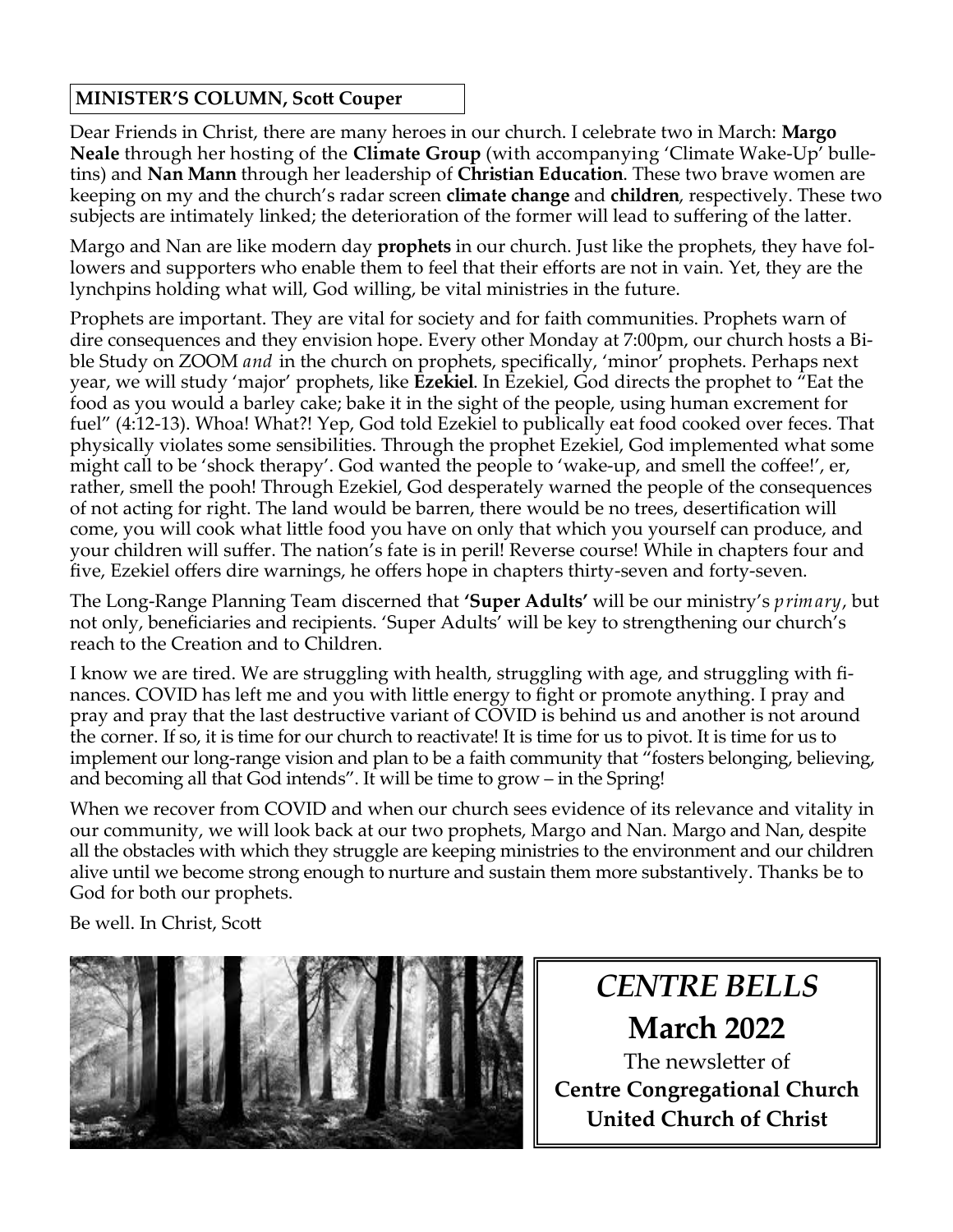#### **Council Chair, LYNN HERZOG**

Thank you all for attending our Annual Financial Meeting on February 13. I think we all agreed that we have to change our old ways of doing things. \Already Bob Pu is requesting data for his analysis of stewardship and I have set up a meeting with the Council Chair at First Church (which is what the West Brattlebory church likes to be called.) And as our reward – we have a surplus for January 2022 of \$1054. Savor the moment- it may not happen again for a while.

This month Council took an historic step – we voted to make our Heritage Room available to our new Afghan neighbors as a worship space. It will require some furniture moving – the Heritage Room table and chairs will go into the Finance Room, which will now be available for meetings (after it has been rearranged). And the photos of previous ministers will be moved, as Islam agrees with the Second Commandment: "Thou shalt not make any graven images..". Muslims have their main worship service on Friday (equivalent to our Sunday), but we will be able to use the room if necessary when they are not using it. The parlor and the chapel and the re-purposed Finance room are also fine places for meeting. How wonderful that our church has voted to show our love for our neighbors, not just talk about it!

We will begin in-person services again on March 6, still following our COVID protocol for masking and social distancing, of course.



#### **From Music Director, MARY MILKEY-MAY**

During January and February, the choir has been recording hymns and anthems for Sunday services. Because several folks have been away at various times, we have met every other week to accomplish this task. Fortunately, we have had enough folks present to be able to cover the music each week as long as we taped two weeks at a time.

In anticipation of in person services returning soon, we will plan to meet weekly again once those begin. We will also be preparing Lenten/ Easter music as the beginning of Lent is just around the corner!

Thanks go out to our choir members who have faithfully come out on Thursday evenings to provide music for our ZOOM services. They are: Marion and Peter Abell, Jenifer Ambler, Joanne Clark, Dart Everett, Alison Hale, Matt Kennedy, Roger Miller, Mindy Nadolski, Sue Rowell, and Rennie Washburn.

#### **CHRISTIAN EDUCATION**

At our most recent meeting, via ZOOM, we talked hopefully about beginning to meet in person again. CE wants very much to be together again with the congregation and the children. We have lessons in mind, service projects to prepare, and gathering to celebrate. We miss you guys!

We are also working hard on fine tuning a job description for a new CE Director in the hopes that we can open the job search and hire someone for the Fall. Our report to that end is in the Annual Meeting Program Reports. We hope you all get a chance to read it.

We are, even on ZOOM, sharing children's messages each week. We would love to share that opportunity with other members and friends of the church, so if you have an idea of something to share with children, please let Nan know and we will find a mutually convenient time for you to participate.

With Afghan refugees arriving in Brattleboro recently, Priscilla Svec reached out to several of our families and asked the children to share toys and books with the newly arrived families. Some families did say they would help in that way and we are so grateful to the parents for encouraging the children to share and be kind. It is a wonderful service and we thank all who are involved.

-Nan Mann, Chair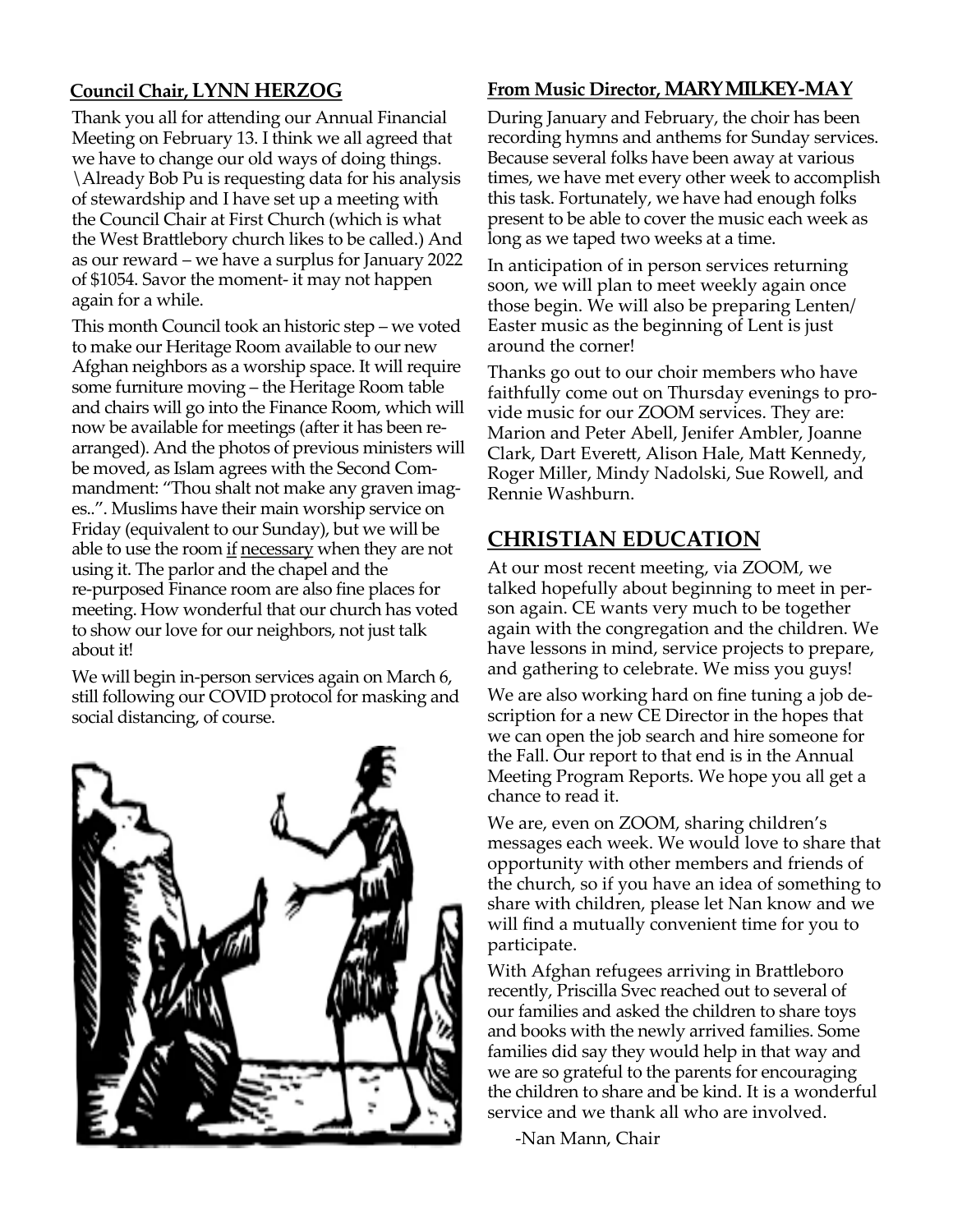We recently experienced what is known in ornithology as an 'irruption' of goldfinches. For days, our backyard feeders were inundated with a feathered flurry of ravenous little birds vying for the black oil sunflower and thistle seed we put out for them, to the seeming consternation of the usual suspects of chickadees, juncos, tufted titmice, woodpeckers and cardinals. Even the ordinarily brazen squirrels appeared overwhelmed.

We learned that a sudden large influx like this occurs when there is a shortage of 'mast'—that is, seeds, acorns, and other tree food—in the northern forests, caused either by natural cycles, or, as with this year, exacerbated by wildfires that have destroyed millions of acres of woodland. We were gratified that these small creatures found their way to our offerings, rewarding us with delight. And we wondered: how do they know, on their peregrination southward, that at any particular spot they will find nourishment and safety?

Matthew 6:26 naturally comes to mind: "Look at the birds of the air; they neither sow nor reap nor gather into barns, and yet your heavenly Father feeds them."

This avian exodus seems an apt metaphor for another recent migration of the displaced: the Afghan refugees fleeing to our shores. They, too, are seeking sustenance among strangers. As Michael and I feel blessed that a throng of goldfinches found a haven in our acre of yard, we are also blessed that our nation has so much to offer that our worldwide sisters and brothers in need would risk all they have to join us.

Jesus, in the parable quoted above, continues to say that if God cares so very much for even a tiny bird, how much more does God care for us?

*I see my way as birds their trackless way…He guides me and the bird, in His good time. —*Robert Browning

#### In Faith, Heidi Mario, for Deacons



#### **DEACONS PASTORAL RELATIONS COMMITTEE**

#### **A Friendly Reminder from your Pastoral Relations Committee**

We are a functioning and welcoming group and invite congregants to bring ministerial compliments and concerns to us.

Please remember that we exist to "maintain an open and healthy relationship between our minister and the members of the congregation in an atmosphere of trust, confidentiality, respect and honest dialogue" (Centre Church By-laws)

Judy Palmer, Chair **[judithp41@gmail.com](mailto:judithp41@gmail.com)** / 603.353.0590 Jim Bedard, Margo Neale, Ron Svec

#### Dear Friends,

During a heartfelt conversation in a recent meeting with our minister, Reverend Scott Couper, we extended to him our sympathies over the dissolution of his recent marriage to Stephanie Ducharme. When a marriage ends, as this one has, it is often a very sad event for everyone involved. While we have been especially concerned about our pastor, we hope for Stephanie and the girls the very best as they enter a new part of their lives.

Since Scott has returned to Brattleboro, he has taken an apartment in the Brooks House where he lived before this marriage. He has begun a sermon series on the United Church of Christ's Statement of Faith. He has joined several initiatives that are just getting under way—working with local UCC congregations to provide support for the Afghan refugees, revamping Pub Theology discussions to make them more relevant, and offering a new Bible Study on the Hebrew prophets. He is making every effort to offset what is a national trend – diminishing church membership in all denominations and all across the country. To that end, he continually steps out into the community to represent our church in the wider population.

In short, and typically, Scott continues to6+ hit the ground running. We are grateful for his commitment to us and for the vitality he brings to the life of our community. We believe that his work helps our church stay relevant in these turbulent years when new thinking abounds and new practices demand our consideration. We welcome the energy he brings to the tasks ahead.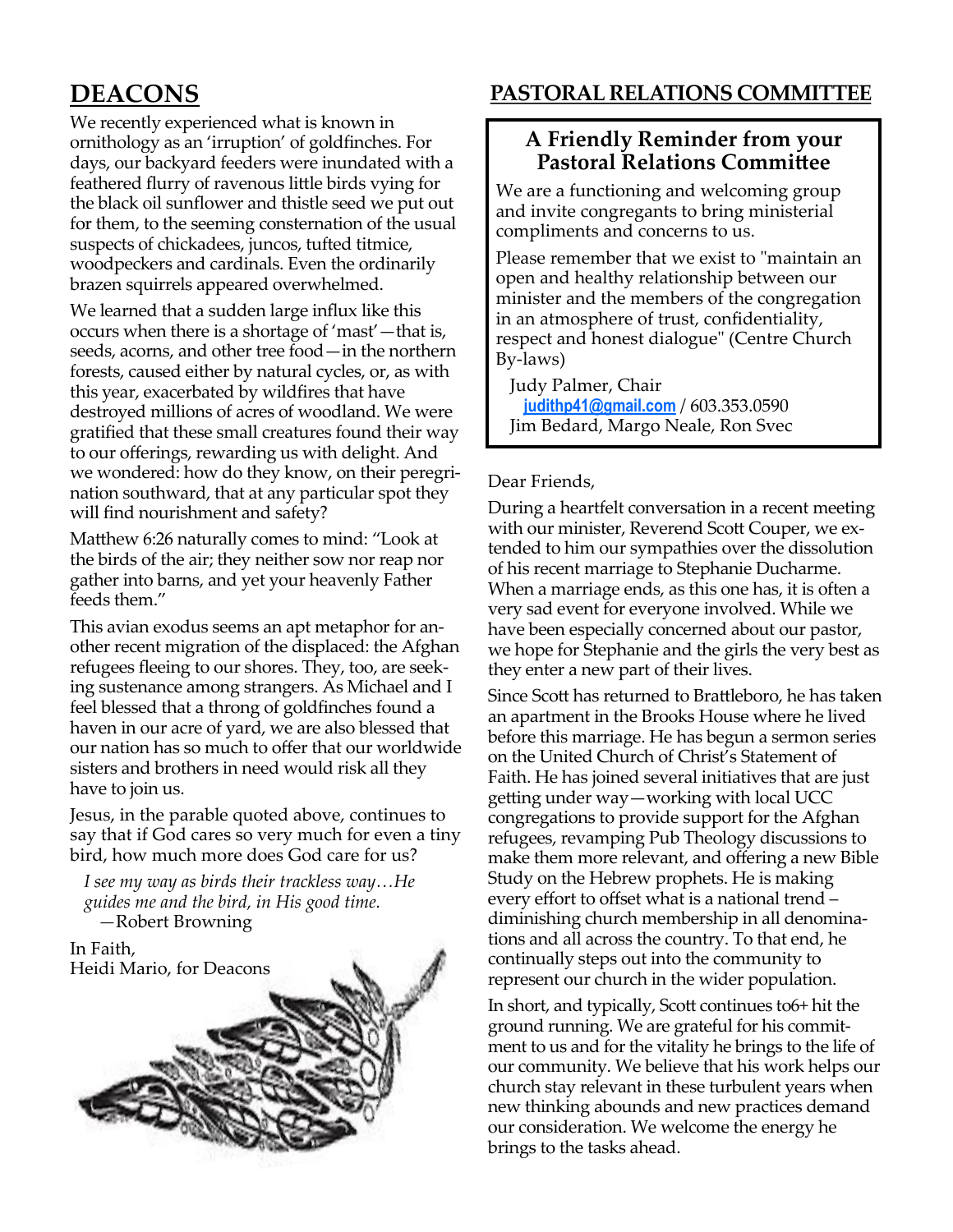### **MEMBER CARE**

#### **Wondering?**

I have often wondered what we as a congregation would have been able to do to hold ourselves together had this world-wide epidemic happened in 1990? I mean how could we as a congregation carry on without all the varied means of communication we have now?

Back then, our older son was in Desert Storm 1990- 91. Communicating with him was difficult. There were a couple of letters—telephoning was \$50.00 for a very short talk if there were phones available. I think we did some communicating by tapes; I really can't remember. Yet, up until the disastrous ending of our country's time in Afghanistan, where he flew helicopters, he was able to call me for free. I would answer his almost daily phone calls on my Grand-Pad phone. I am now able to message with my other son in Japan every week for free!

If this pandemic had happened in 1990, I wonder how we could hold the Bible studies, committee, board, and Council meetings. Not all homes had computers; there wasn't any ZOOM or Facebook.

During January and February of this year, we have been holding Sunday worship service on ZOOM. Many of the other church boards have also made use of ZOOM for meetings. Because of the ease and time savings, this most probably will continue as a means of communication.

But, what most are looking forward to is Sunday, March 4, when we will again in our beautiful sanctuary and hear our talented organist, Mary Milkey-May, play the organ (which sounds much better in church than hearing it over ZOOM). In the future, we will join in the Halleluiah Chorus at Easter andsee each other in person. Even though coffee hour might be a longtime ahead, it will be good for some chance of socialization.

Before the pandemic and especially these many months of it, our minister Scott Couper has carried on an especially big ministry of visitations to almost everyone in our congregation, plus a great many more. I know because on my three stays at Pine Heights he visited me on a weekly basis. The itemization of his visits are submitted to the Counsel in his monthly report.



# **PEOPLE**



**A word of good cheer would be warmly received by members and friends of our church who are in nursing homes, assisted living centers, or are housebound as of February 26.**

**Gary Carrier**—Dirigo Pines c/o Allison Carrier Lucy 16 Page Place, Orono, ME 04473 207.944.0030

**Bob Keller** 153 Spruce St., Brattleboro, VT 05301 802.257.4588

**Pat Neer**—Thompson House 80 Maple St., Brattleboro, VT 05301

**Karen Getty Peter—**Pine Rock Manor 3 Denny Hill Rd., Warner, NH 03278

**Jane Reed—**Pine Heights 187 Oak Grove Ave., Brattleboro, VT 05301 802.257.0307

> *Please let the Administrator know if we've missed someone.*

#### **NEW CONTACT INFORMATION**

**Dennis Newman** PO Box 892 Brattleboro, VT 05302

#### **AN N I VE R SAR I E S**

**12** Deborah & Robert Cope **31** Mary & Verne Bristol

#### **B I R T H D A Y S**

- **2** Priscilla Svec
- **3** Milton Eaton
- **5** Emma Rueter
- **6** Emmet Healey
- **7** Diane Bassett
- **18** Haley Marcil
- **20** Kathryn Fecto Lily Lefebvre
- **21** Michael Ball
- **22** Wendy Susan Collins Matthew Kennedy
- **26** Addison Minott
- **27** Henry Grobe
	- Marilyn Young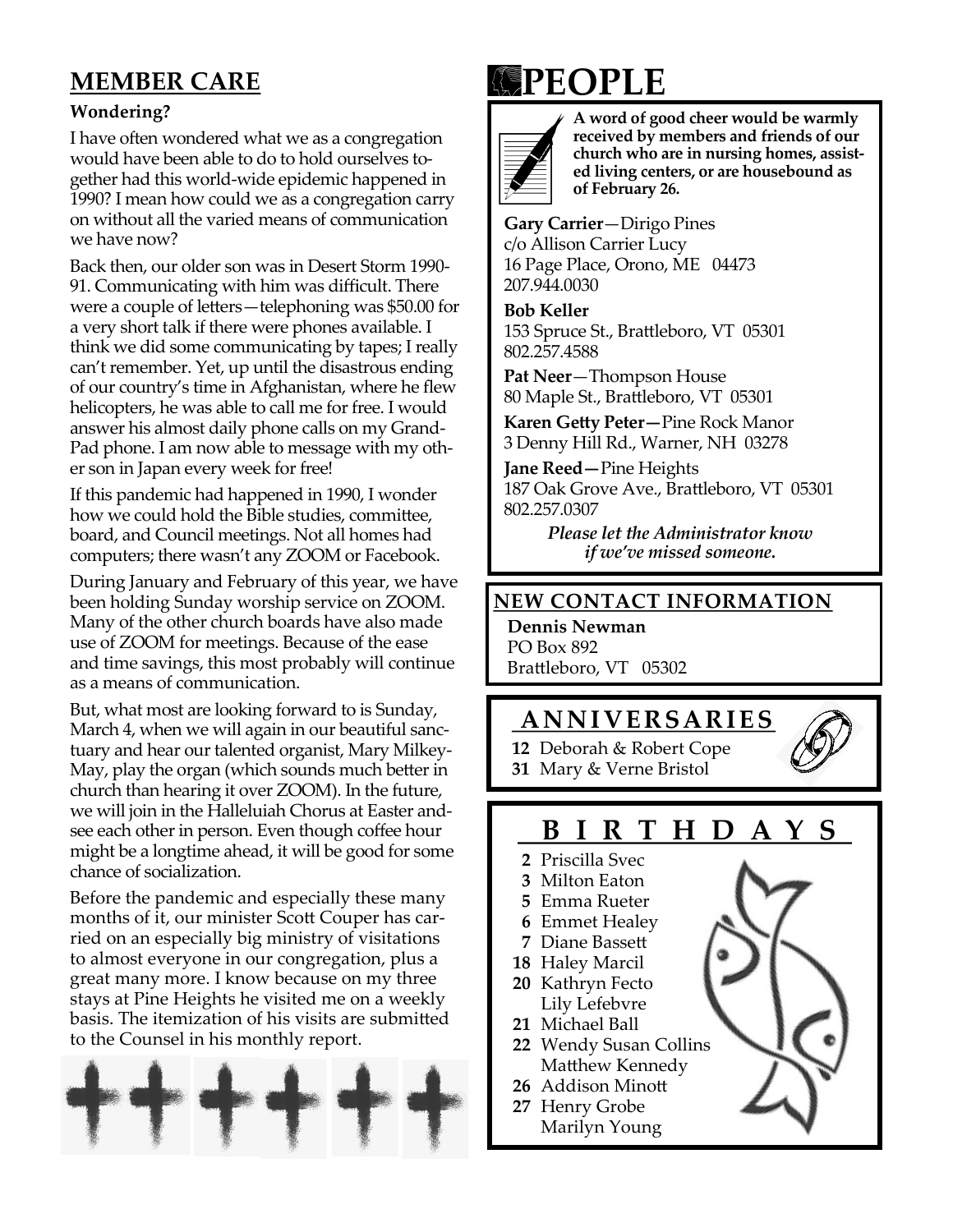# **MARCH 2022** Women's History Month **\*\*\*200M** events

## **\*Holy Communion**

| <b>SUNDAY</b>                                                                                                                       | <b>MONDAY</b>                                                                | <b>TUESDAY</b>                                                                                       | <b>WEDNESDAY</b>                                                                                                              | <b>THURSDAY</b>                                                                                                                                                                                      | <b>FRIDAY</b>                                                                                                                                           | <b>SATURDAY</b> |
|-------------------------------------------------------------------------------------------------------------------------------------|------------------------------------------------------------------------------|------------------------------------------------------------------------------------------------------|-------------------------------------------------------------------------------------------------------------------------------|------------------------------------------------------------------------------------------------------------------------------------------------------------------------------------------------------|---------------------------------------------------------------------------------------------------------------------------------------------------------|-----------------|
|                                                                                                                                     |                                                                              | 11 <sup>30</sup> Loaves & Fishes<br>7 <sup>00</sup> Afghan Team                                      | 2 Ash Wednesday<br>11 <sup>00</sup> Staff Meeting<br>12 <sup>00</sup> Help Fund<br>7 <sup>00</sup> Worship                    | 10 <sup>00</sup> UCC Devotional**<br>400 Sermon discussion**<br>4 <sup>30</sup> Women's Spirit<br>5 <sup>30</sup> Choir rehearsal<br>7 <sup>00</sup> Worship Team                                    | 11 <sup>30</sup> Loaves & Fishes<br>4 <sup>00</sup> Afghan Welcome<br>5 <sup>00</sup> Dedication<br>5 <sup>30</sup> Muslim Prayer<br>Minister's day off |                 |
| 61st Sunday in Lent<br><b>New Members</b><br>900 Adult Book Study<br>10 <sup>00</sup> Worship*<br>12 <sup>00</sup> Deacons' meeting | 4 <sup>30</sup> Christian Ed<br>7 <sup>00</sup> Pub Theology                 | 11 <sup>30</sup> Loaves & Fishes<br>7 <sup>00</sup> Afghan Team                                      | 11 <sup>00</sup> Staff Meeting<br>12 <sup>00</sup> Help Fund<br>6 <sup>00</sup> Mission & Service                             | 10<br>10 <sup>00</sup> UCC Devotional**<br>330 BCC Board<br>400 Sermon discussion**<br>430 Women's Spirit<br>5 <sup>30</sup> Choir rehearsal<br>7 <sup>00</sup> Worship Team                         | 11 <sup>30</sup> Loaves & Fishes<br>Minister's day off                                                                                                  | 12              |
| 13 2nd Sunday in Lent 14<br><b>Daylight Savings</b><br>900 Adult Book Study<br>10 <sup>00</sup> Worship / FIA                       | 7 <sup>00</sup> Christian Theology                                           | 15<br>11 <sup>30</sup> Loaves & Fishes<br>7 <sup>00</sup> Afghan Team                                | 16<br>11 <sup>00</sup> Staff Meeting<br>12 <sup>00</sup> Help Fund<br>6 <sup>00</sup> Church Council<br>6 <sup>30</sup> NAACP | 17 St. Patrick's Day<br>10 <sup>00</sup> UCC Devotional**<br>4 <sup>00</sup> Semon discussion**<br>4 <sup>30</sup> Women's Spirit<br>5 <sup>30</sup> Choir rehearsal<br>7 <sup>00</sup> Worship Team | 18 CB DEADLINE<br>11 <sup>30</sup> Loaves & Fishes<br>Minister's day off                                                                                | 19              |
| 20 3rd Sunday in Lent 21<br>900 Adult Book Study<br>10 <sup>00</sup> Worship / FIA<br>5 <sup>00</sup> SOS Meal                      | 4 <sup>00</sup> Compassionate<br>Brattleboro<br>7 <sup>00</sup> Pub Theology | 22<br>11 <sup>30</sup> Loaves & Fishes 11 <sup>00</sup> Staff Meeting<br>7 <sup>00</sup> Afghan Team | 23<br>12 <sup>00</sup> Help Fund                                                                                              | $\overline{24}$<br>10 <sup>00</sup> UCC Devotional**<br>4 <sup>00</sup> Semon discussion**<br>4 <sup>30</sup> Women's Spirit<br>5 <sup>30</sup> Choir rehearsal<br>7 <sup>00</sup> Worship Team      | 25<br>11 <sup>30</sup> Loaves & Fishes<br>7 <sup>00</sup> WWAC film<br>Minister's day off                                                               | 26              |
| 27 4th Sunday in Lent 28<br>900 Adult Book Study<br>10 <sup>00</sup> Worship / FIA                                                  | 7 <sup>00</sup> Christian Theology                                           | 29<br>11 <sup>30</sup> Loaves & Fishes 11 <sup>00</sup> Staff Meeting<br>7 <sup>00</sup> Afghan Team | 31 MAIL CB<br>12 <sup>00</sup> Help Fund                                                                                      | 31<br>10 <sup>00</sup> UCC Devotional**<br>400 Sermon discussion**<br>4 <sup>30</sup> Women's Spirit<br>5 <sup>30</sup> Choir rehearsal<br>7 <sup>00</sup> Worship Team                              |                                                                                                                                                         |                 |

**SCOTT'S SERMONS** can be accessed at the church website: www.centrechurchvermont.org -orfacebook page: **<http://www.centrechurchvermont.org/audio--video.html> -**or-

**[https://www.facebook.com/pg/Centre-Congregational-Church-Brattleboro-VT-632678343519640/notes/?ref=page\\_internal](https://www.facebook.com/pg/Centre-Congregational-Church-Brattleboro-VT-632678343519640/notes/?ref=page_internal)** -or-From the website *Welcome* page, click *Audio & Video* in the top list (or click *More* or *Other* on the top right).

#### **NEW FRIENDS OF CENTRE CHURCH**

**Mindy & Rich Nadolski** 907 Western Ave., W. Brattleboro, VT 05301 413.768.1802 / **rnadolski@yahoo.com**

**Celestine Nkusi** 573 S. Main St. #1, Brattleboro, VT 05301 802.579.8771

**Brattleboro Centre for Children** is looking for a volunteer to help with early morning receptionist duties. This involves answering the phone and the doorbell, letting families into the classrooms and taking messages for staff and teachers.

Hours would be 7:30-10:30am on an 'as needed' basis with plenty of notice.

Please call Nan Mann at BCC: 802.254.0300 or 802.380.5231

Thank you!

#### **MARCH LECTIONARY TEXTS**

**Sunday, March 6,** 1st Sunday in Lent Deut 26:1-11; Ps 91:1-2, 9-16; Rom 10:8b-13; **Luke 4:1-13**

**Sunday, March 13,** 2nd Sunday in Lent Gen 15:1-12, 17-18; Ps 27; Phil 3:17-4:1; **Luke 13:31-35**  or *Luke 9:28-36, (37-43a)*

**Sunday, March 20,** 3rd Sunday in Lent **Isa 55:1-9**; Ps 63:1-8; 1 Cor 10:1-13; Luke 13:1-9

**Sunday, March 27,** 4th- Sunday in Lent Josh 5:9-12; Ps 32; 2 Cor 5:16-21, **Luke 15:1-3, 11b-32**



802.254.4730 **/ admin@centrechurchvt.org**